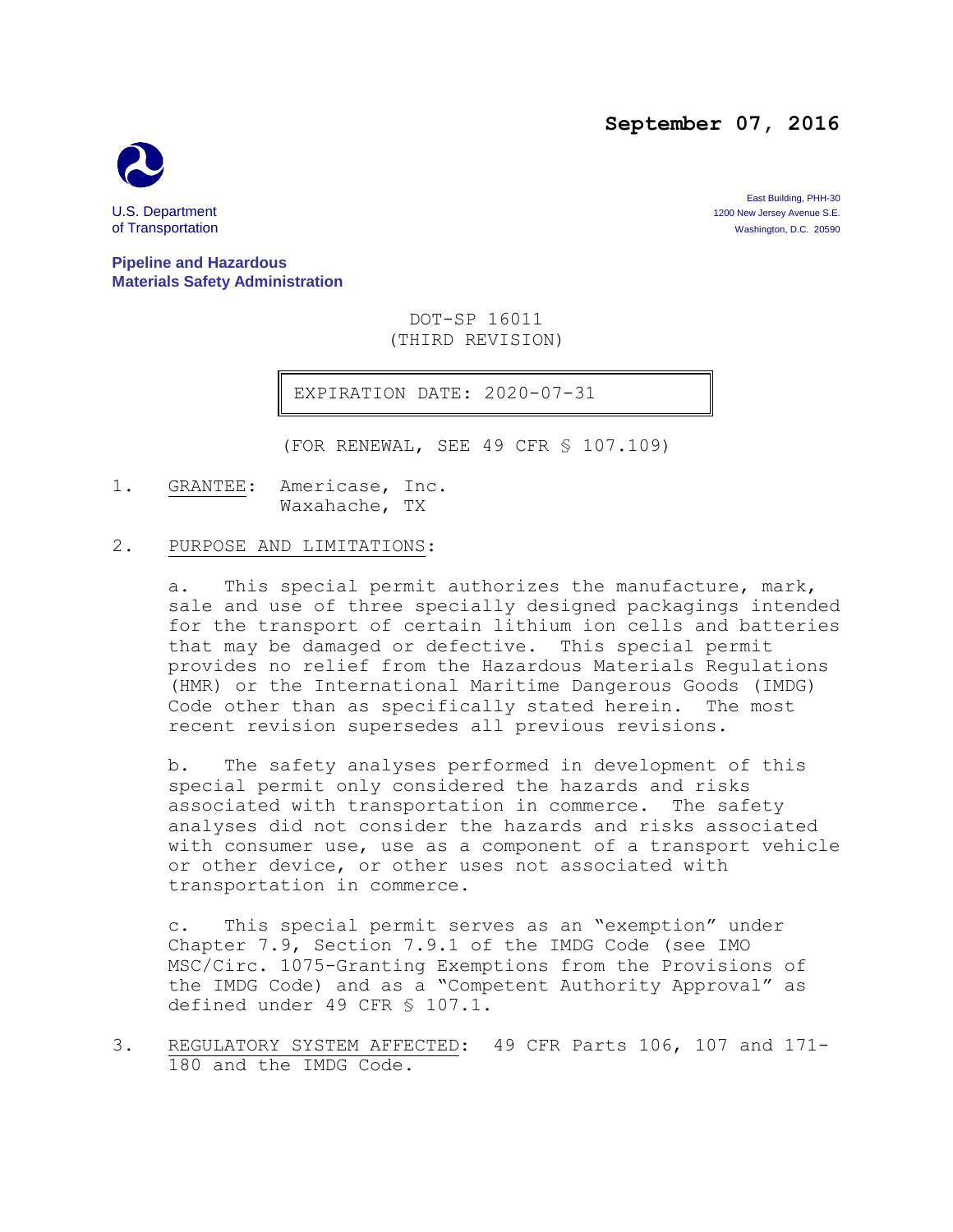# **September 07, 2016**

- 4. REGULATIONS FROM WHICH EXEMPTED: 49 CFR Subparts C through H of Part 172 and Chapters 1.3, 5.2, 5.3 and 5.4 of the IMDG Code in that shipping papers, marking, labeling, emergency response information and training are required for damaged or defective lithium ion cells or batteries, including those packed with or contained in equipment, which meet the size limits in § 173.185(c) or Special Provision 188 of the IMDG Code, as applicable; and § 173.185(f) in that alternative packaging is authorized.
- 5. BASIS: This special permit is based on the applications of Americase, Inc. dated January 7, 2016 and February 17, 2016 submitted in accordance with § 107.105 and the public proceeding thereon and the application dated February 17, 2016 submitted in accordance with § 107.109.

| Hazardous Materials Description                  |                              |                               |                  |
|--------------------------------------------------|------------------------------|-------------------------------|------------------|
| Proper Shipping Name                             | Hazard<br>Class/<br>Division | Identi-<br>fication<br>Number | Packing<br>Group |
| Lithium ion batteries*                           | 9                            | UN3480                        | N/A              |
| Lithium ion batteries contained<br>in equipment* | 9                            | UN3481                        | N/A              |
| Lithium ion batteries packed<br>with equipment*  | 9                            | UN3481                        | N/A              |

6. HAZARDOUS MATERIALS (49 CFR § 172.101):

\*Only damaged or defective lithium ion cells or batteries, including those packed with or contained in equipment, may be transported under the terms of this special permit. All cells and batteries must have met all requirements of § 173.185(a) prior to being damaged or defective.

#### 7. SAFETY CONTROL MEASURES:

a. Each cell and battery must be protected against shortcircuits.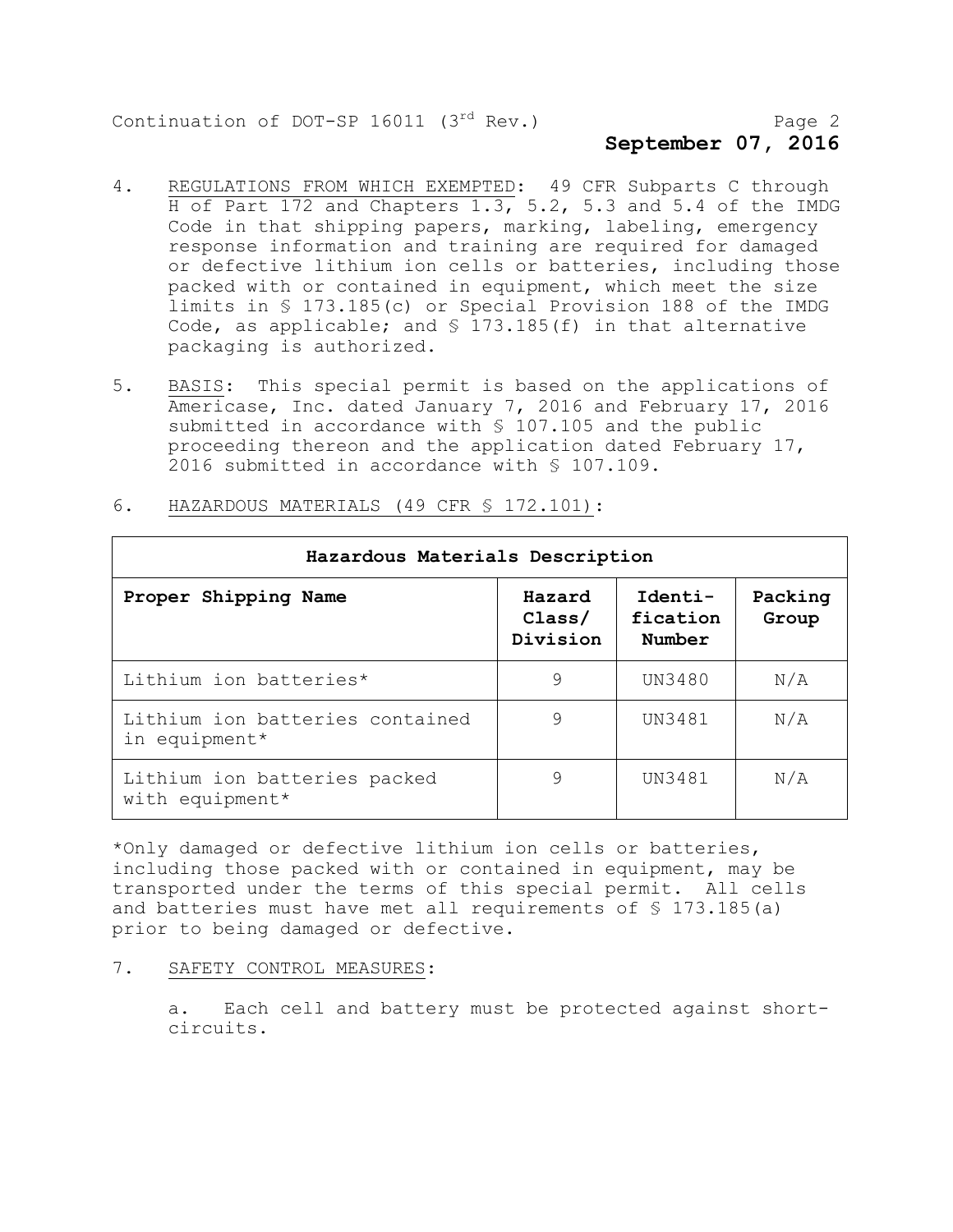## **September 07, 2016**

b. Each cell and battery contained in equipment must be protected from short-circuits.

c. Lithium metal cells, lithium metal batteries, including those packed with or contained in equipment, are not authorized to be offered for transportation or transported under the terms of this special permit.

d. PACKAGING – UN standard packaging is required. Thermally insulated UN 4G fiberboard boxes identified as Model Number ENG-FBLIB-9100 or ENG-FBLIB-9200 and a UN 4B aluminum box identified as Model Number ENG-ATLIB-9100 may be used as outer packagings for transporting damaged and defective cells and batteries, including those packed with or contained in equipment, provided other applicable packaging requirements are met including:

(1) For Model Numbers ENG-FBLIB-9100 and ENG-FBLIB-9200, cells and batteries, including those packed with or contained in equipment, may not have an aggregate Watt-hour (Wh) rating of more than 1,500 Wh (or 120 grams total equivalent lithium content);

(2) For Model Number ENG-ATLIB-9100, cells and batteries, including those packed with or contained in equipment, may not have an aggregate Wh rating of more than 5,700 Wh (or 456 grams total equivalent lithium content);

(3) Each cell, battery and equipment containing such cells or batteries must be individually packed in a non-metallic inner packaging and surrounded by cushioning material that is non-combustible, and nonconductive;

(4) The outer packaging must meet Packing Group I performance criteria; and

(5) Use of non-combustible cushioning material as required in paragraph 7.d.(3) may be waived for the three types of packages if it can be demonstrated by testing that in a thermal event:

- (i) No flames exit the package;
- (ii) No projectiles exit the package;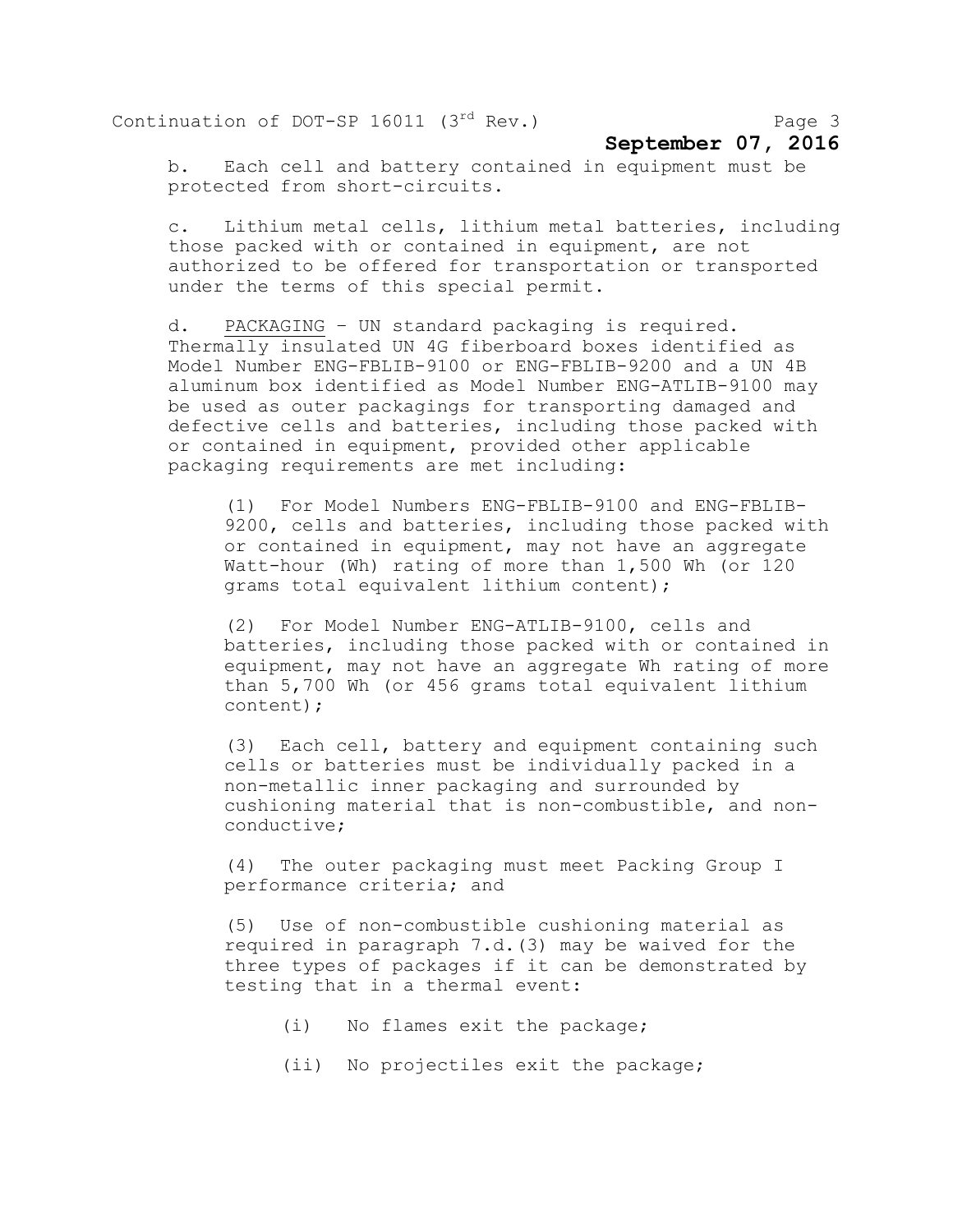**September 07, 2016**

(iii) No surface temperature outside of the package exceeds 200  $^{\circ}$ C; and

(iv) Flammable gas or smoke exiting the package does not produce a flame or fire when sparked at the minimal interval of every second outside of the package surface where the gas or smoke is exiting.

e. TESTING REQUIREMENTS – For the testing specified in paragraph 7.d.(5) above, a package as prepared for transportation must be used. Such demonstrations must be recorded on videos and photographed. All parameters such as energy ratings of cells or batteries, the number of cells or batteries, the state of charge, specifics on the package tested and the type and thickness of cushioning material used must be documented. The documented materials must be readily made available to a DOT representative upon request.

#### f. OPERATIONAL CONTROLS –

(1) When conforming to the terms of this special permit, lithium ion cells or batteries, including those packed with or contained in equipment, which:

(i) Meet the size limits in  $\S$  173.185(c)(1)(i) or paragraphs .1 and .2 of Special Provision 188 of the IMDG Code, as applicable, are not subject to 49 CFR Subparts C through H of Part 172 and Chapters 1.3, 5.2, 5.3 and 5.4 of the IMDG Code, as applicable. Each package must not exceed 30 kg (66 pounds) gross weight.

(ii) Meet the size limits in  $$ 173.185(c) (1)(iv)$ may be transported aboard motor vehicle and rail freight and are not subject to 49 CFR Subparts C through H of Part 172. Each package must not exceed 30 kg (66 pounds) gross weight.

(iii) Exceed the size limits in paragraph 7.f.(1)(i) or paragraph 7.f.(1) (ii) above are subject to 49 CFR Subparts C through H of Part 172 and Chapters 1.3, 5.2, 5.3 and 5.4 of the IMDG Code, as applicable.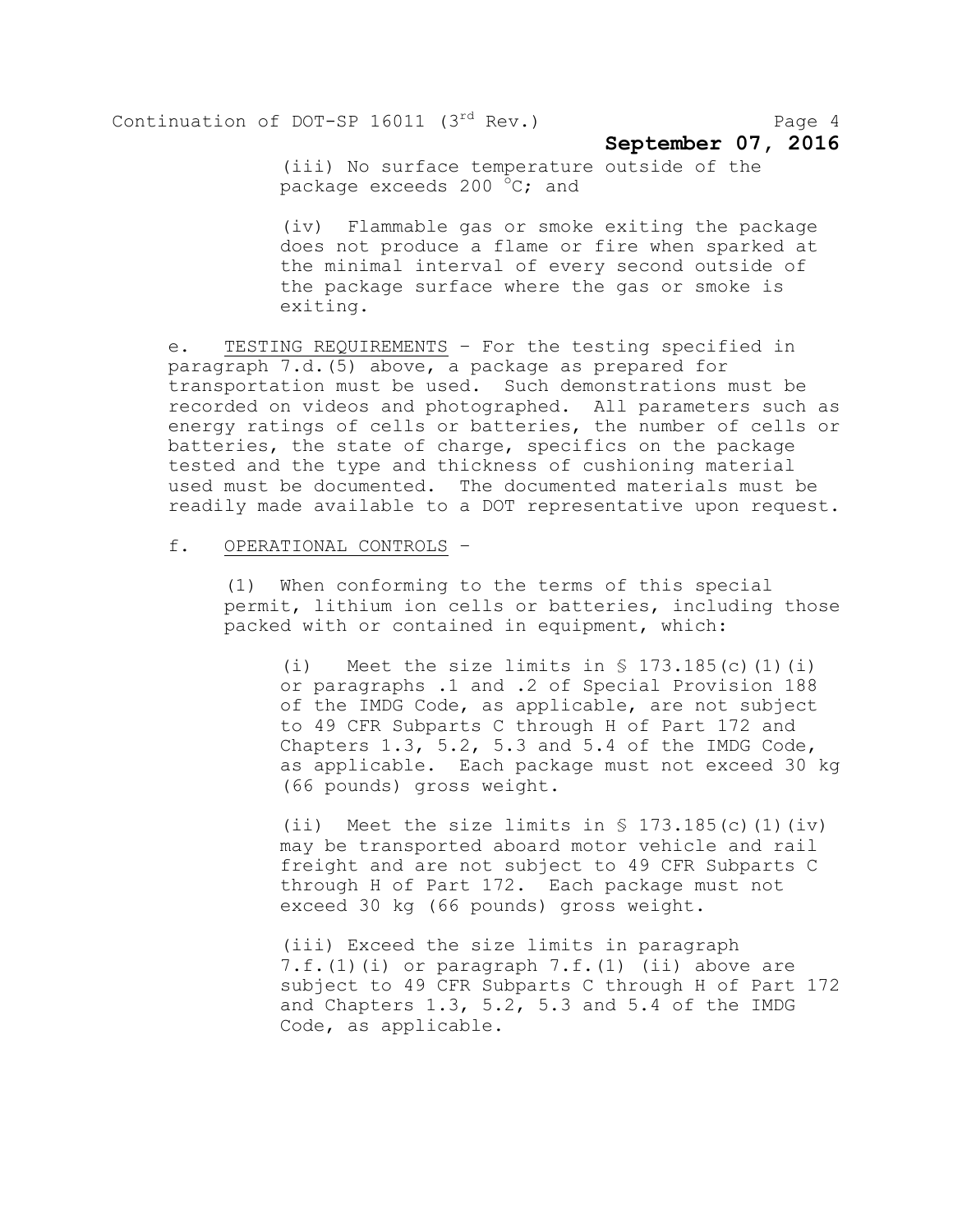### **September 07, 2016**

(2) Detailed closure, packing and shipping instructions must be provided to individuals preparing shipments under the terms of the special permit. Persons offering packages for transportation must comply with the closure instructions accompanying the packaging.

(3) Each shipment of lithium ion cells or batteries, including those packed with or contained in equipment, conforming to paragraph  $7.f.(1)(i)$  or paragraph  $7.f.(1)$ (ii) above must be accompanied by a document that includes the following:

(i) An indication that each package contains lithium ion cells or batteries, as appropriate;

(ii) An indication that each package is to be handled with care and that a flammable hazard exists if a package is damaged;

(iii) An indication that special procedures must be followed in the event a package is damaged; and

(iv) A telephone number for additional information.

(4) Each shipment of lithium ion cells or batteries, including those packed with or contained in equipment, conforming to paragraph  $7.f.(1)(iii)$  above must comply with Subpart C of Part 172 and Chapter 5.4 of the IMDG Code, as appropriate.

g. MARKING - Each package must be marked with:

(1) "DOT-SP 16011" in accordance with § 172.304;

(2) "Damaged/defective lithium ion battery" in accordance with § 172.304;

(3) For packages containing lithium ion cells or batteries or lithium ion cells, including those packed with or contained in equipment, described in paragraph 7.f.(1)(i) above, the words: "FORBIDDEN FOR TRANSPORT BY AIRCRAFT - GROUND AND VESSEL SHIPMENT ONLY" and the lithium battery handling marking conforming to  $$173.185(c)$  (3)(ii) on the outer package;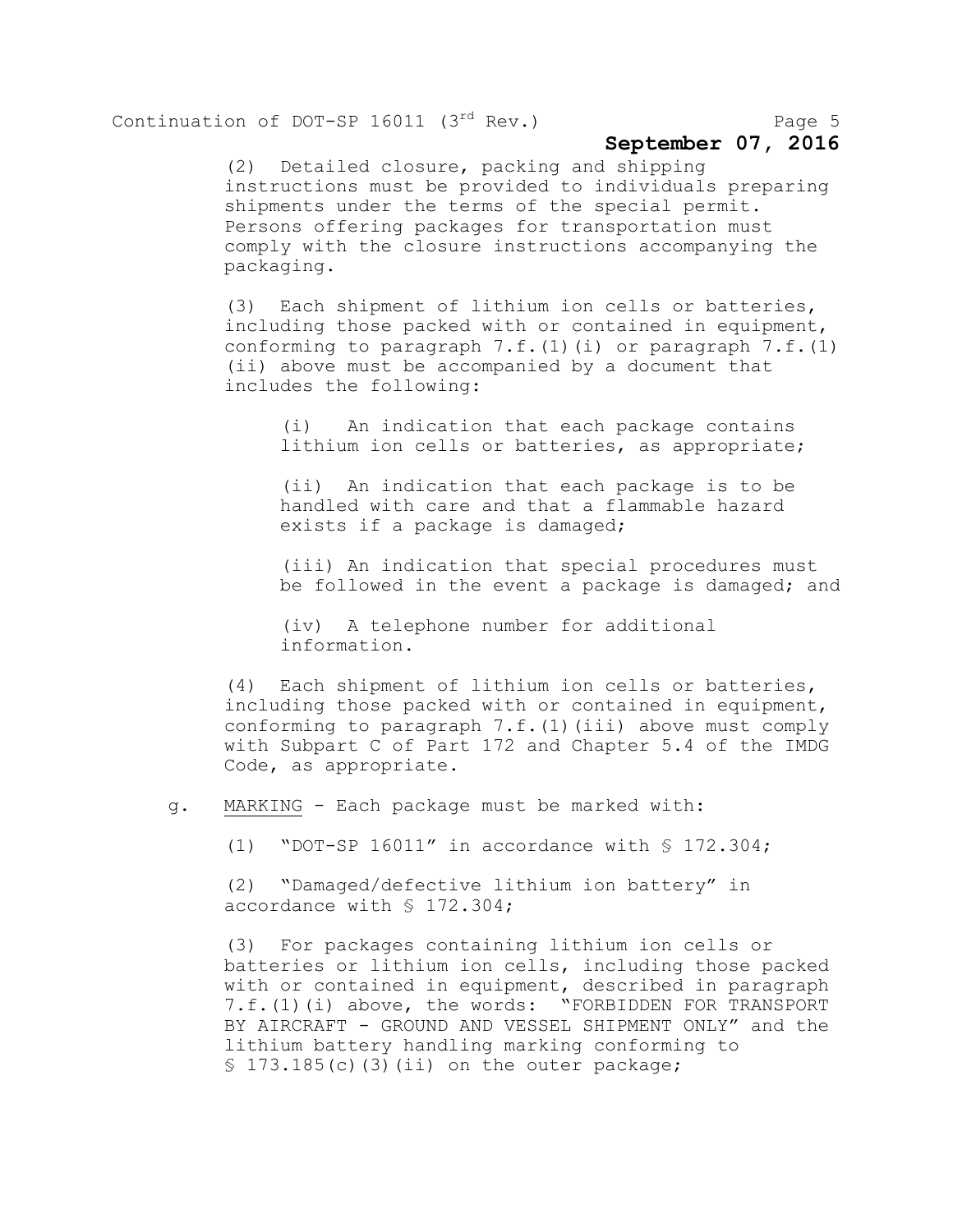## **September 07, 2016**

(4) For packages containing lithium ion cells, including those packed with or contained in equipment, described in paragraph  $7.f.(1)(ii)$  above, the words: "FORBIDDEN FOR TRANSPORT BY AIRCRAFT AND VESSEL - GROUND SHIPMENT ONLY" and the lithium battery handling marking conforming to  $\S$  173.185(c)(3)(ii) on the outer package;

(5) For packages containing lithium ion cells or batteries, including those packed with or contained in equipment, described in paragraph 7.f.(1)(iii) above, the marking and labeling requirements in Subparts D and E of Part 172 and Chapter 5.2 of the IMDG Code apply.

#### 8. SPECIAL PROVISIONS:

a. In accordance with the provisions of Paragraph (b) of § 173.22a, persons may use the packaging authorized by this special permit for the transportation of the hazardous materials specified in paragraph 6, only in conformance with the terms of this special permit.

b. A person who is not a holder of this special permit, but receives a package covered by this special permit, may reoffer it for transportation provided no modification or change is made to the package and it is offered for transportation in conformance with this special permit, the HMR and the IMDG Code.

c. A current copy of this special permit must be maintained at each facility where the package is offered or reoffered for transportation. This requirement does not apply to consumer cells or batteries, including those packed with or contained in equipment, shipped from consumer residences.

d. Each packaging manufactured under the authority of this special permit must be either (1) marked with the name of the manufacturer and location (city and state) of the facility at which it is manufactured or (2) marked with a registration symbol designated by the Office of Hazardous Materials Special Permits and Approvals for a specific manufacturing facility.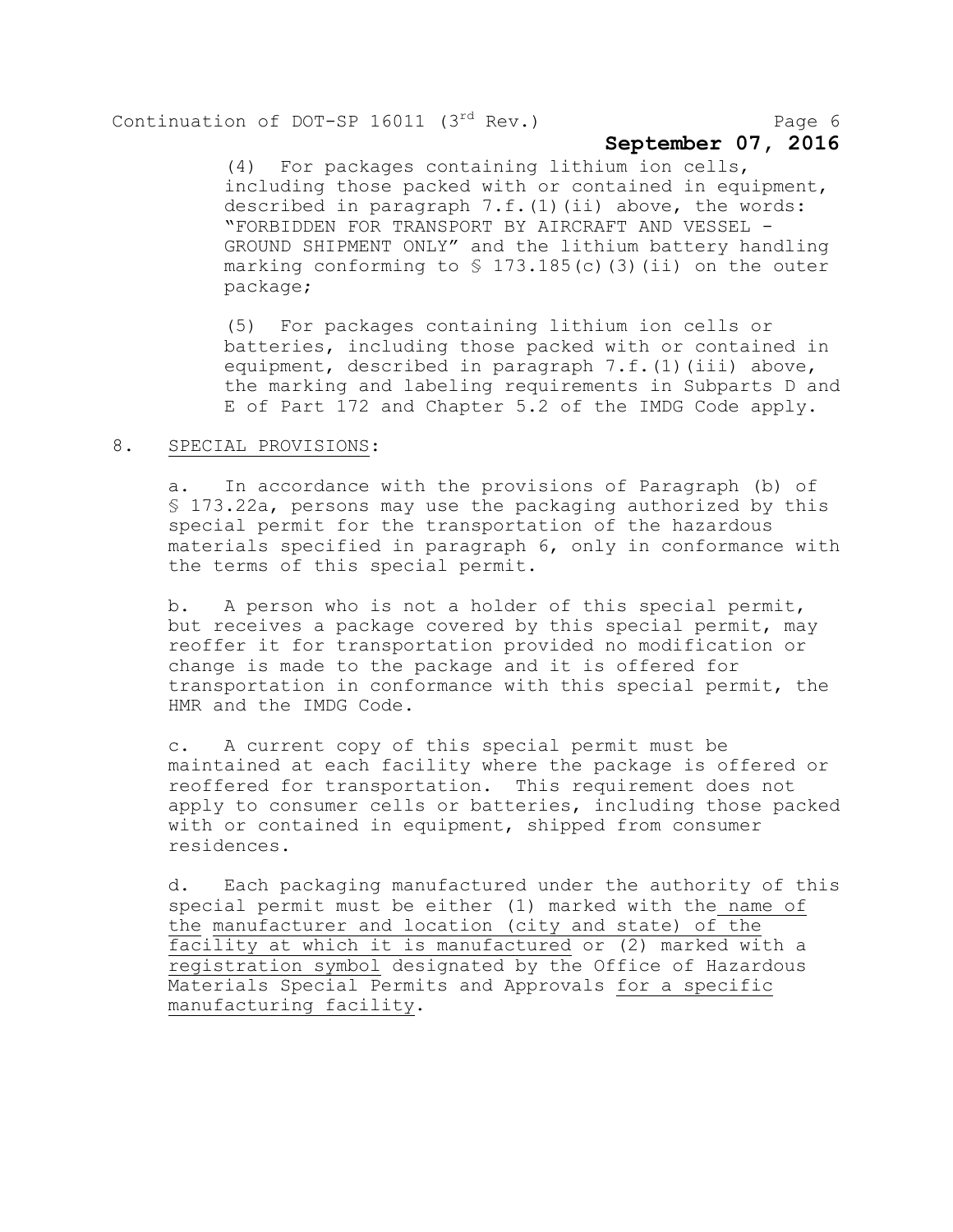# **September 07, 2016**

e. A current copy of this special permit must be maintained at each facility where the packaging is manufactured under this special permit. It must be made available to a DOT representative upon request.

f. For purposes of transportation by cargo vessel, this special permit also constitutes an exemption to the IMDG Code in accordance with Chapter 7.9, Section 7.9.1.

g. Any package that is damaged is not authorized to be loaded and transported.

h. This special permit in no way affects the need to obtain any required authorizations from other agencies of the United States Government or from the competent authorities of the States of origin, transit and destination of the consignment.

- 9. MODES OF TRANSPORTATION AUTHORIZED: Motor vehicle, cargo vessel (see paragraph 10.d. for restrictions) and rail freight.
- 10. MODAL REQUIREMENTS:

a. A current copy of this special permit must be carried aboard each cargo vessel or motor vehicle used to transport packages covered by this special permit.

b. For packages that are marked in accordance with paragraph 7.g.(3) of this special permit, a current copy of this special permit is only required to be carried aboard each cargo vessel or common carrier motor vehicle.

c. For packages that are marked in accordance with paragraph 7.g.(4) of this special permit, a current copy of this special permit is only required to be carried aboard each common carrier motor vehicle.

d. For packages that are marked in accordance with paragraph 7.g.(3) of this special permit, transportation by cargo vessel is only permitted when motor vehicle or rail shipments are not possible.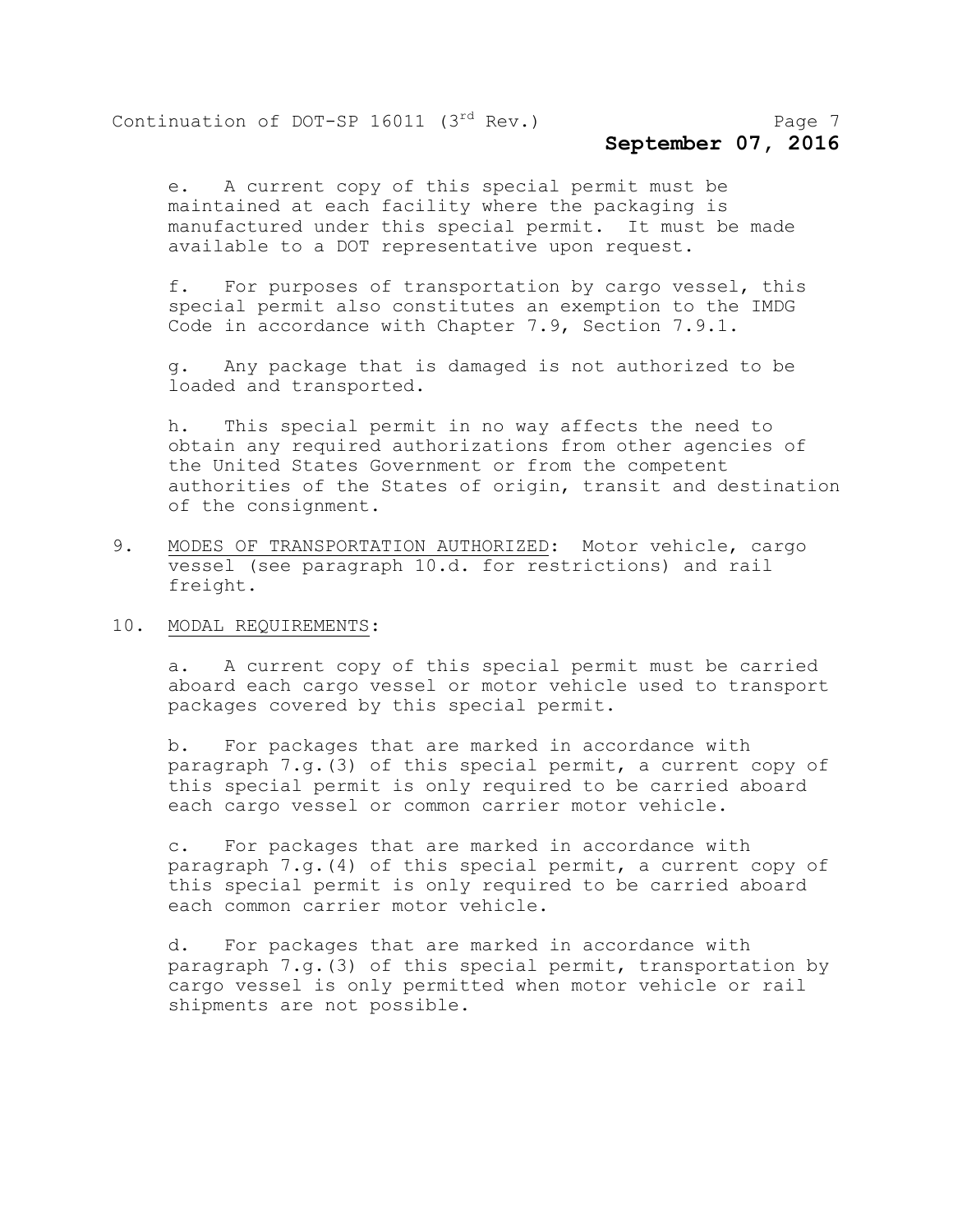#### **September 07, 2016**

- 11. COMPLIANCE: Failure by a person to comply with any of the following may result in suspension or revocation of this special permit and penalties prescribed by the Federal hazardous materials transportation law, 49 U.S.C. 5101 et seq:
	- o All terms and conditions prescribed in this special permit and the Hazardous Materials Regulations, 49 CFR Parts 171-180.
	- o Persons operating under the terms of this special permit must comply with the security plan requirement in Subpart I of Part 172 of the HMR, when applicable.
	- o Registration required by § 107.601 et seq., when applicable.

Each "Hazmat employee", as defined in § 171.8, who performs a function subject to this special permit must receive training on the requirements and conditions of this special permit in addition to the training required by §§ 172.700 through 172.704.

No person may use or apply this special permit, including display of its number, when this special permit has expired or is otherwise no longer in effect.

Under Title VII of the Safe, Accountable, Flexible, Efficient Transportation Equity Act: A Legacy for Users (SAFETEA-LU)—"The Hazardous Materials Safety and Security Reauthorization Act of 2005" (Pub. L. 109-59), 119 Stat. 1144 (August 10, 2005), amended the Federal hazardous materials transportation law by changing the term "exemption" to "special permit" and authorizes a special permit to be granted up to two years for new special permits and up to four years for renewals.

12. REPORTING REQUIREMENTS: Shipments or operations conducted under this special permit are subject to the Hazardous Materials Incident Reporting requirements specified in 49 CFR §§ 171.15 Immediate notice of certain hazardous materials incidents, and 171.16 Detailed hazardous materials incident reports. In addition, the grantee(s) of